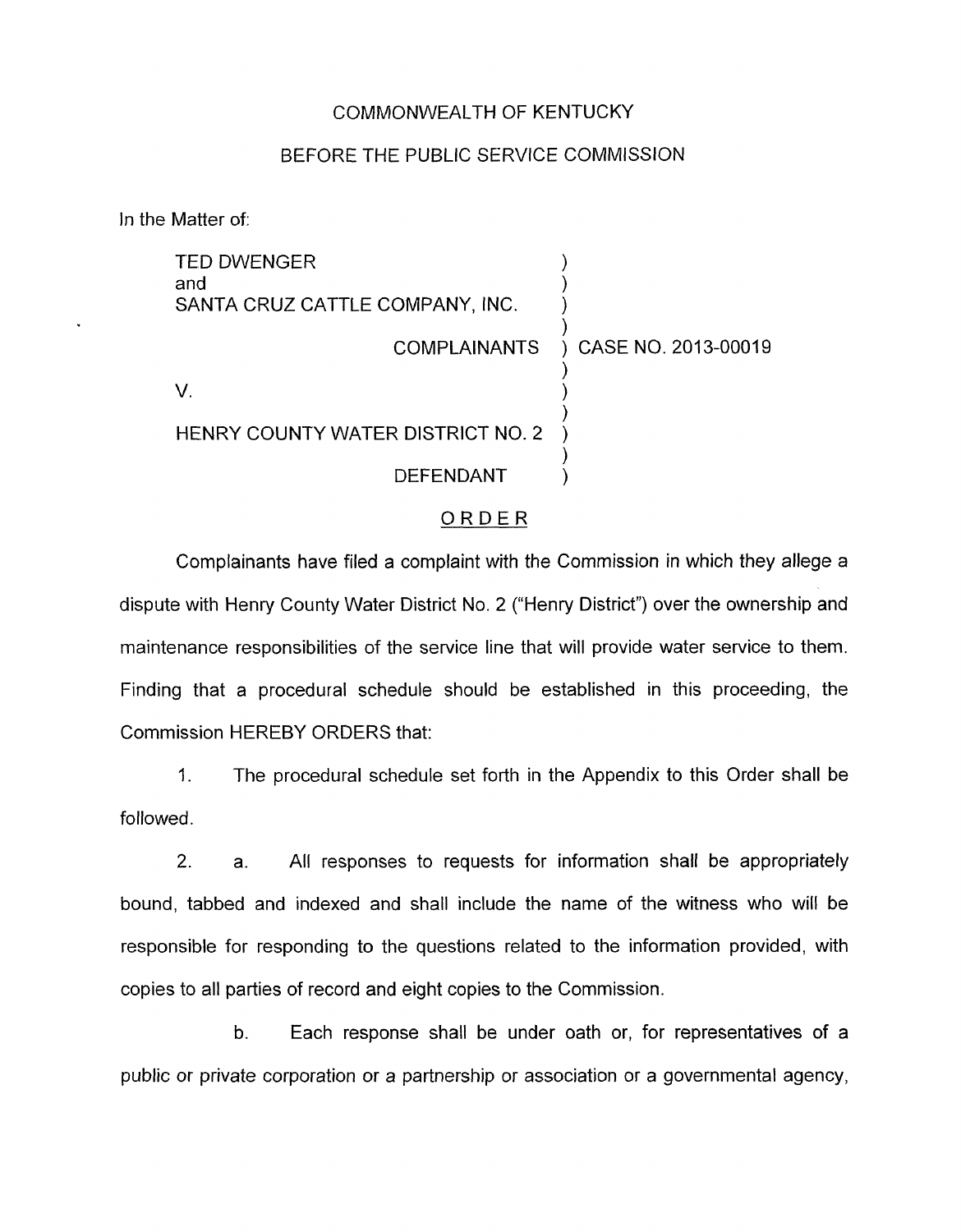be accompanied by a signed certification of the preparer or person supervising the preparation of the response on behalf of the entity that the response is true and accurate to the best of that person's knowledge, information, and belief formed after a reasonable inquiry.

*c.* A party shall make timely amendment to any prior response if it obtains information that indicates that the response was incorrect when made or, though correct when made, is now incorrect in any material respect.

d. For any request to which a party fails or refuses to furnish all or part of the requested information, that party shall provide a written explanation of the specific grounds for its failure to completely and precisely respond.

**3.** The parties shall consider any request for information from Commission Staff as if ordered by the Commission.

4. Service of any document or pleading in paper form shall be made in accordance with 807 KAR 5:001, Section 4(8). Service upon a party shall be considered completed upon delivery of the document or pleading to the party, upon mailing the document or pleading to the party's address of record, or by sending it by electronic means to the electronic mail address listed on party's pleadings.

5. Any party filing a document or pleading with the Commission shall serve such document or pleading upon all other parties to this proceeding.

6. Any document or pleading that a party serves upon the other parties to this proceeding shall also be filed with the Commission.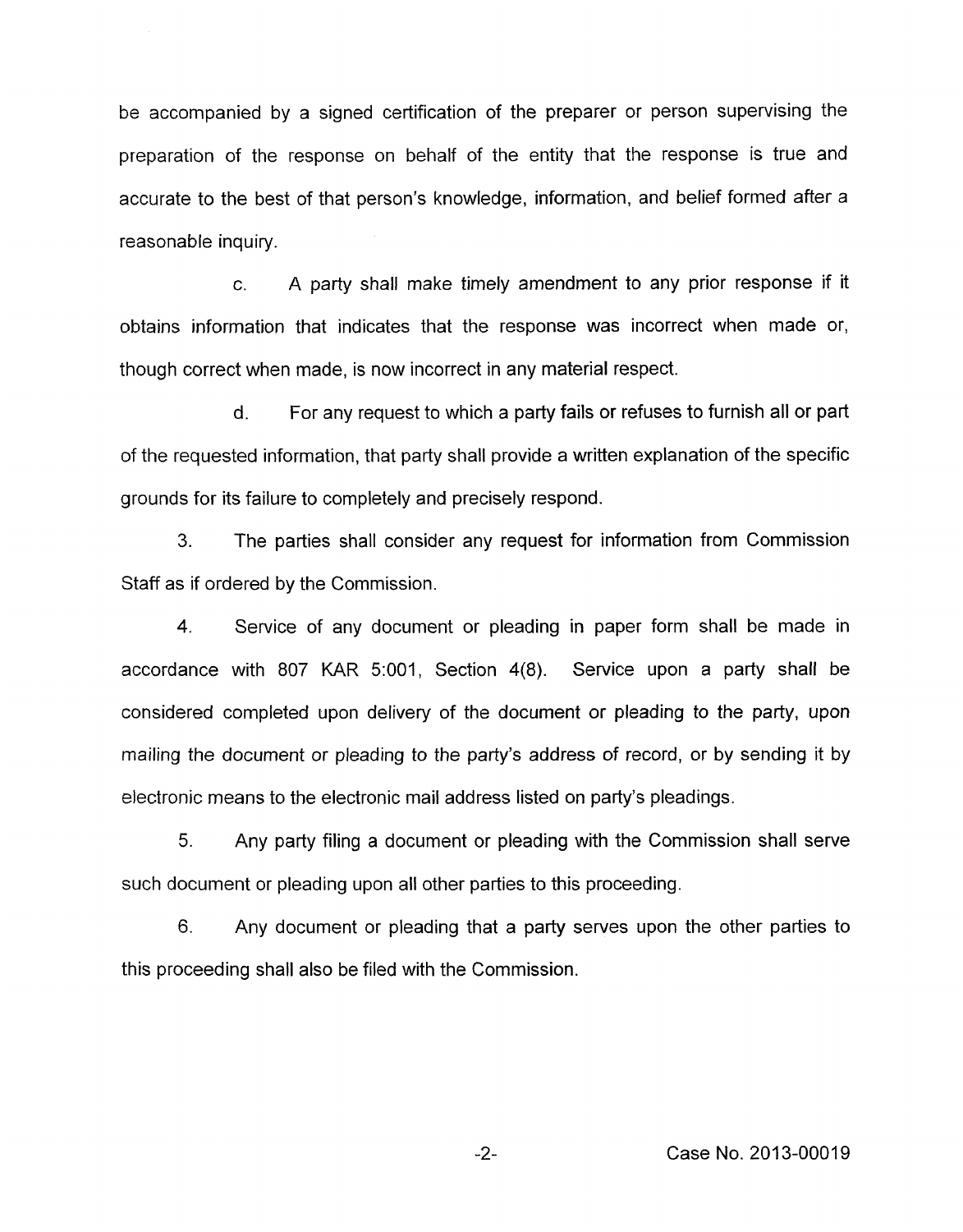*7.* As the Complainants bear the burden of proof in this matter, their failure to appear at the formal hearing and to present proof in support of their Complaint may result in the dismissal of their complaint with prejudice.

8. Failure of the Defendant to appear at the formal hearing may result in entry of an Order granting the Complainant's requested relief.

9. At the hearing in this matter, each party shall limit its opening statement to no more than five minutes.

IO. Motions for extensions of time with respect to the procedural schedule shall be made in writing and will be granted only upon a showing of good cause.

11 **I** Pursuant to KRS 278.360 and 807 KAR 5:OOl , Section 9(9), the record of the formal hearing in this matter shall be by videotape.

12. Commission Staff shall make a written list of all exhibits presented at the hearing and shall file this list with the Commission with all exhibits and a copy of the video transcript of the hearing.

13. The record of Case No.  $96-479<sup>1</sup>$  is incorporated by reference into the record of this case.

**ATTEST** Executive Directo

By the Commission

ENTERED *<sup>P</sup>* **AY** 2 **2 2813 KENTUCKY PUBLIC** VICE COMMISSION

Case **No** 96-479, *Hans W. Kallenberger v. Henry* Comfy *Wafer Distrjcf No. 2* **(Ky.** PSC filed **<sup>1</sup>** Oct. 8, 1996).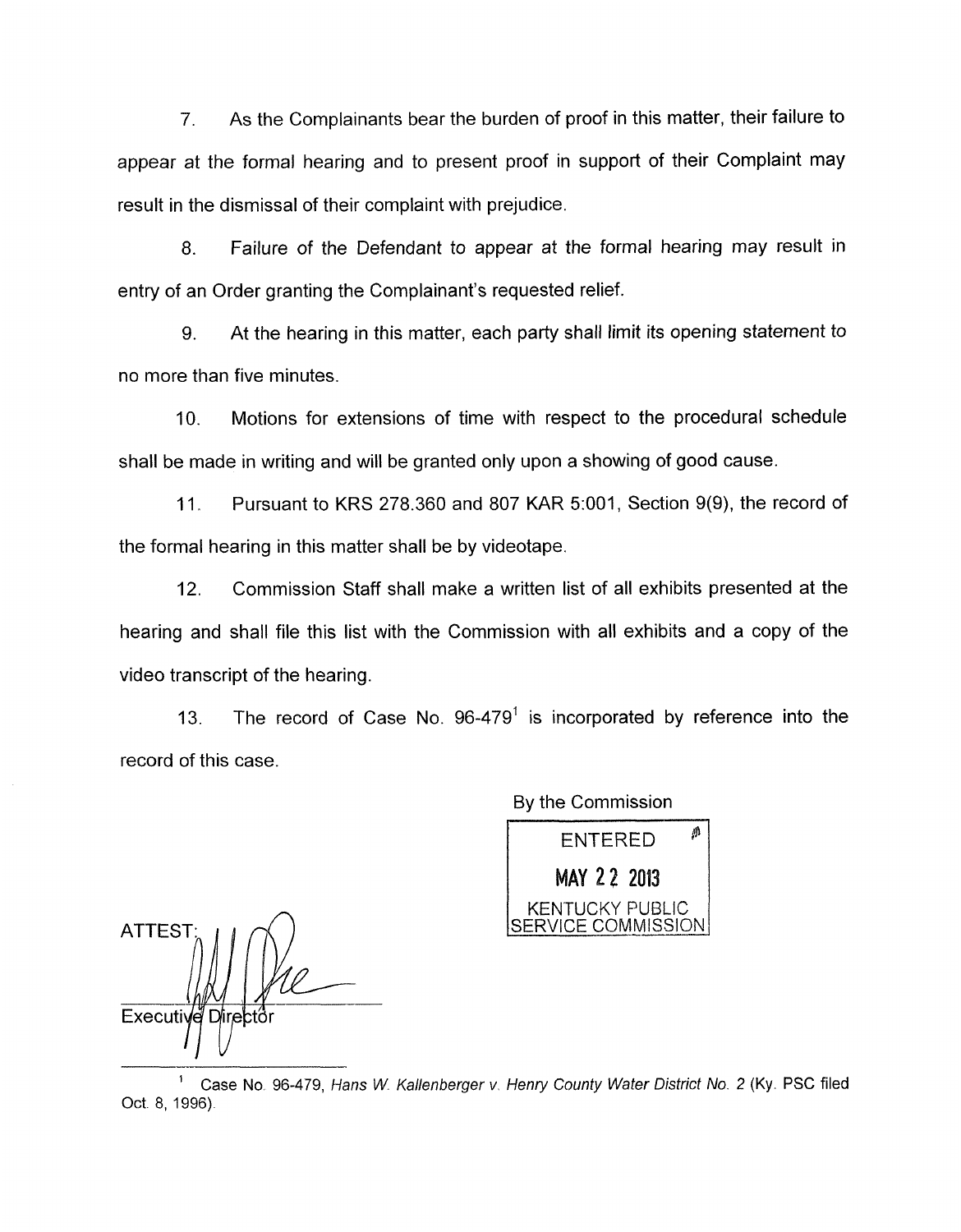# APPENDIX

## APPENDIX TO AN ORDER OF THE KENTUCKY PUBLIC SERVICE COMMISSION IN CASE NO. 2013-00019 DATED

| Each party may serve its first set of requests for information upon                                                                                                                                                               |  |
|-----------------------------------------------------------------------------------------------------------------------------------------------------------------------------------------------------------------------------------|--|
| Parties shall file with the Commission and serve upon the parties<br>of record their responses to the first set of requests for information no                                                                                    |  |
| Each party may serve its supplemental set of requests for                                                                                                                                                                         |  |
| Parties shall file with the Commission and serve upon the other parties<br>of record their responses to the supplemental set of requests for                                                                                      |  |
| Each party shall file with the Commission and serve upon the other<br>parties of record a list of all witnesses that it intends to call at the scheduled<br>hearing and a summary of each witness's expected testimony 07/22/2013 |  |
| Any party wishing an informal conference in this matter shall file<br>its written request for such conference with the Commission no later than  07/29/2013                                                                       |  |
| A public hearing shall be held in this matter for the purpose of taking<br>evidence, beginning at 10:00 a.m., Eastern Daylight Time, at<br>the Commission's offices at 211 Sower Boulevard, Frankfort, Kentucky 08/05/2013        |  |